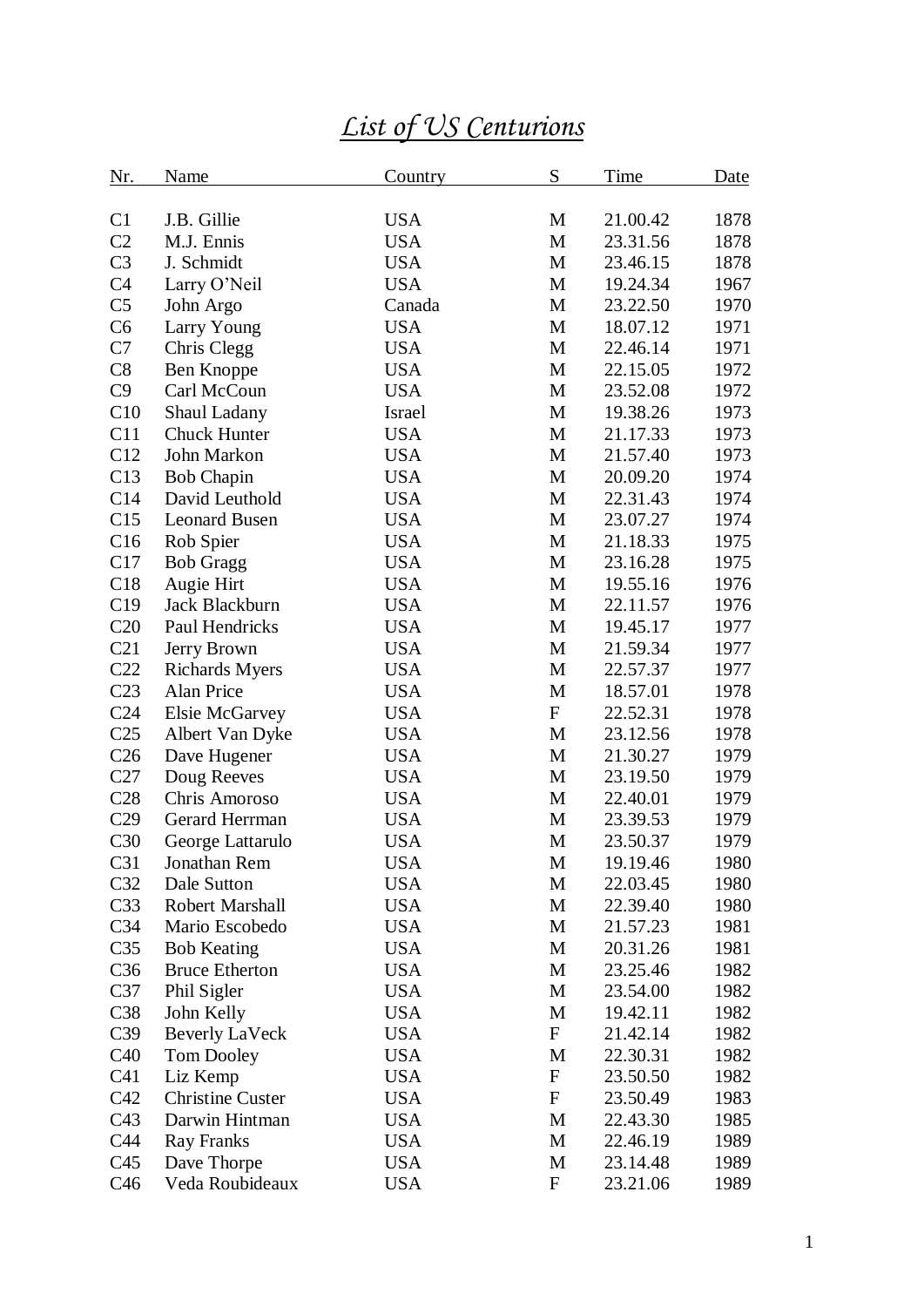| C47             | Niall Mandall            | <b>USA</b>           | M                | 23.16.55 | 1991 |
|-----------------|--------------------------|----------------------|------------------|----------|------|
| C48             | Ivo Majetic              | Czech Republic       | M                | 18.26.24 | 1993 |
| C49             | <b>Richard Brown</b>     | <b>Great Britain</b> | M                | 20.29.45 | 2000 |
| C50             | Sandra Brown             | <b>Great Britain</b> | $\mathbf F$      | 21.50.57 | 2000 |
| C51             | Ludo Schaerlaeckens      | Belgium              | M                | 22.20.36 | 2000 |
| C52             | Parminder Bhatti         | <b>Great Britain</b> | M                | 23.05.10 | 2000 |
| C53             | Jill Green               | <b>Great Britain</b> | $\mathbf F$      | 23.35.07 | 2000 |
| C54             | <b>Herbert Neubacher</b> | Germany              | M                | 23.36.38 | 2000 |
| C <sub>55</sub> | Eric Poulsen             | <b>USA</b>           | M                | 23.48.10 | 2000 |
| C56             | Christina Elsenga        | The Netherlands      | $\mathbf F$      | 23.49.30 | 2000 |
| C57             | <b>Geoff Tranter</b>     | <b>Great Britain</b> | M                | 23.49.52 | 2000 |
| C58             | Pat Bivona               | <b>USA</b>           | M                | 23.48.23 | 2001 |
| C59             | Per Kleis Pedersen       | Denmark              | M                | 21.54.41 | 2004 |
| C60             | <b>Scott Demaree</b>     | <b>USA</b>           | M                | 23.22.42 | 2004 |
| C61             | <b>Marshall King</b>     | <b>USA</b>           | M                | 23.42.15 | 2005 |
| C62             | Jens Borello             | Denmark              | M                | 23.21.14 | 2006 |
| C63             | Dorit Attias             | <b>USA</b>           | $\mathbf F$      | 23.39.30 | 2006 |
| C64             | Marcelino Sobczak        | The Netherlands      | M                | 20.11.57 | 2007 |
| C65             | <b>Edward Parrot</b>     | <b>USA</b>           | M                | 21.13.46 | 2007 |
| C66             | Frank van der Gulik      | The Netherlands      | M                | 21.21.51 | 2007 |
| C67             | Douglas Johnson          | <b>USA</b>           | M                | 23.25.02 | 2007 |
| C68             | Geoff Hain               | Australia            | M                | 23.25.14 | 2007 |
| C69             | Marcel Dekker            | The Netherlands      | M                | 23.53.07 | 2007 |
| C70             | John Greene              | <b>USA</b>           | M                | 23.48.00 | 2008 |
| C71             | Frans Leijtens           | The Netherlands      | M                | 22.10.14 | 2010 |
| C72             | Caroline Mestdagh        | Belgium              | $\mathbf F$      | 23.01.38 | 2010 |
| C73             | <b>Rudy Schoors</b>      | Belgium              | M                | 23.01.38 | 2010 |
| C74             | Joe Roche                | <b>USA</b>           | M                | 23.23.37 | 2012 |
| C75             | Brian Kuhn               | <b>USA</b>           | M                | 23.48.45 | 2013 |
| C76             | Justin Scholz            | Australia            | M                | 22.29.51 | 2015 |
| C77             | Sharon Scholz            | Australia            | $\boldsymbol{F}$ | 22.29.51 | 2015 |
| C78             | Rob Robertson            | <b>USA</b>           | M                | 22.37.49 | 2015 |
| C79             | <b>Antoine Hunting</b>   | The Netherlands      | M                | 23.00.35 | 2015 |
| C80             | Jantinus Meints          | The Netherlands      | M                | 23.30.57 | 2015 |
| C81             | <b>Eddy Goeman</b>       | Belgium              | M                | 19.16.50 | 2016 |
| C82             | <b>Christer Svensson</b> | Sweden               | M                | 20.14.50 | 2016 |
| C83             | <b>Stewart Jones</b>     | Isle of Man          | M                | 21.53.52 | 2016 |
| C84             | Luc Soetewey             | Belgium              | M                | 23.06.23 | 2016 |
| C85             | Erin Talcott             | <b>USA</b>           | $\mathbf F$      | 23.31.05 | 2016 |
| C86             | Sandra de Graaff         | The Netherlands      | $\mathbf F$      | 23.45.12 | 2016 |
| C87             | Albertus van Ginkel      | The Netherlands      | M                | 23.48.17 | 2016 |
| C88             | Dave Talcott             | <b>USA</b>           | M                | 18.53.10 | 2017 |
| C89             | <b>Andrew Titley</b>     | Isle of Man          | M                | 22.27.32 | 2018 |
| C90             | <b>Marco Bloemerts</b>   | The Netherlands      | M                | 23.26.11 | 2018 |
| C91             | David Holmen             | <b>USA</b>           | M                | 23.39.33 | 2018 |
| C92             | Arie Kandelaars          | The Netherlands      | M                | 23.52.14 | 2018 |
| C93             | <b>Anthony Culpepper</b> | <b>USA</b>           | M                | 22.11.56 | 2019 |
| C94             | Yolanda Holder           | <b>USA</b>           | $\boldsymbol{F}$ | 23.51.32 | 2019 |
| C95             | Jeff Weaver              | <b>USA</b>           | M                | 22.54.21 | 2021 |
| C96             | Christopher Burn         | Isle of Man          | M                | 23.09.36 | 2021 |
|                 |                          |                      |                  |          |      |